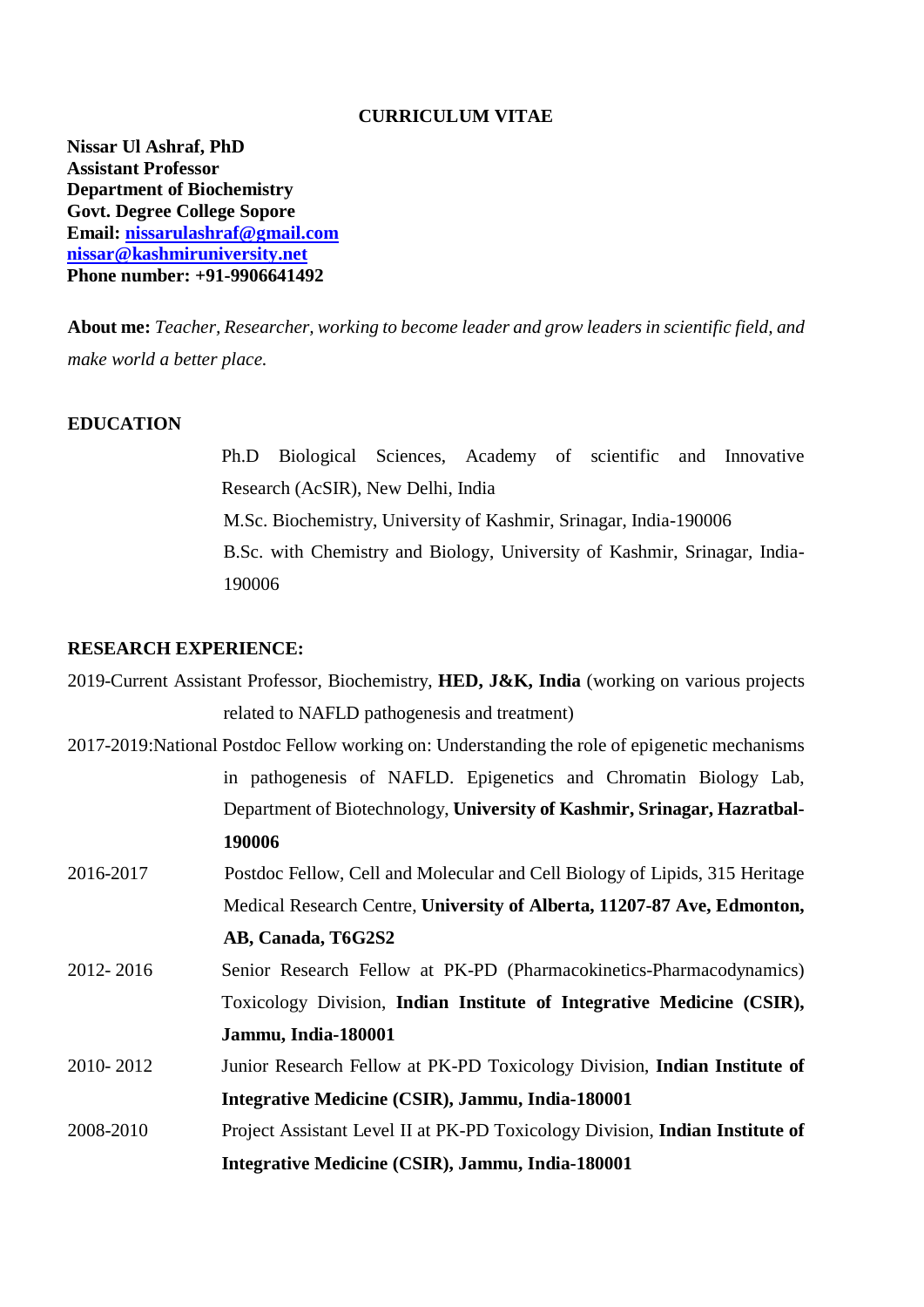## **RESEARCH AREAS:**

Molecular and cell biology of NAFLD pathogenesis.

## **TEACHING AREAS:**

Biochemistry, Molecular Biology, Cell Biology, Metabolism, Immunology, Enzymology, Biotechnology, Public health, Biochemical and Biophysical techniques,

### **SKILLS**

### **Molecular Biology and Biochemistry**

Animal Cell culture, Flow Cytometry, Microscopy, SiRNA transfection, DNA/RNA extraction, Fatty acid oxidation and triglyceride turnover assays (radioactivity based), Lipase assay. PCR, RTqPCR, Protein isolation/extraction, Western blot, Dot Blot, immunopreciptation, ChIP, MeDIP, drug treatment, blood biochemistry, ELISA, Immunocytochemistry, Zymography, Adeno-Virus transduction. Live cell imaging including intracellular  $Ca^{2+}$  imaging, mitochondrial membrane potential studies using Jc-1 dye, MDC staining, Lysotracker staining, ROS measurement (confocal microscopy), Licensed user of radioactivity experiments,

### **Animal handling and care**

- Mice/rat handling and dissection. Retro orbital injections, cutaneous injections, Blood collection from tail vein, Gas anaesthesia, cardiac puncture.
- $\triangleright$  Developed mouse model for NAFLD using C57BL/6J mice.
- $\triangleright$  Studied Pre-fibrogenic Events in Wistar Rat.

## **Computer Proficiency:**

Microsoft Office (Word, Excel, PowerPoint), Adobe Photoshop, EndNote, ChemBioDraw

## **Statistical Software:**

GraphPad Prism, Instat.

## **National Examinations Qualified:**

- Qualified CSIR-UGC NET JRF examination (June 2009)
- $\triangleright$  Qualified ICAR (Indian Council of Agricultural research) NET examination (January 2009)

## **National Awards/Fellowships:**

- DS Kothari Postdoctoral Fellowship, UGC, Govt. of India (2018-2019)
- $\triangleright$  Professor Noor Ul Islam award, Indian Academy of Biomedical science-2018
- National Postdoctoral Fellowship DST-SERB, Govt of India (2016)
- Senior Research Fellowship, Joint CSIR-UGC, Govt. of India (2012 to 2016)
- Junior Research Fellowship, Joint CSIR-UGC, Govt. of India (2010 to 2012)
- $\triangleright$  Best Paper award, CSIR-IIIM Jammu, 2014. (on annual day function, 2014)
- **Other Achievements:**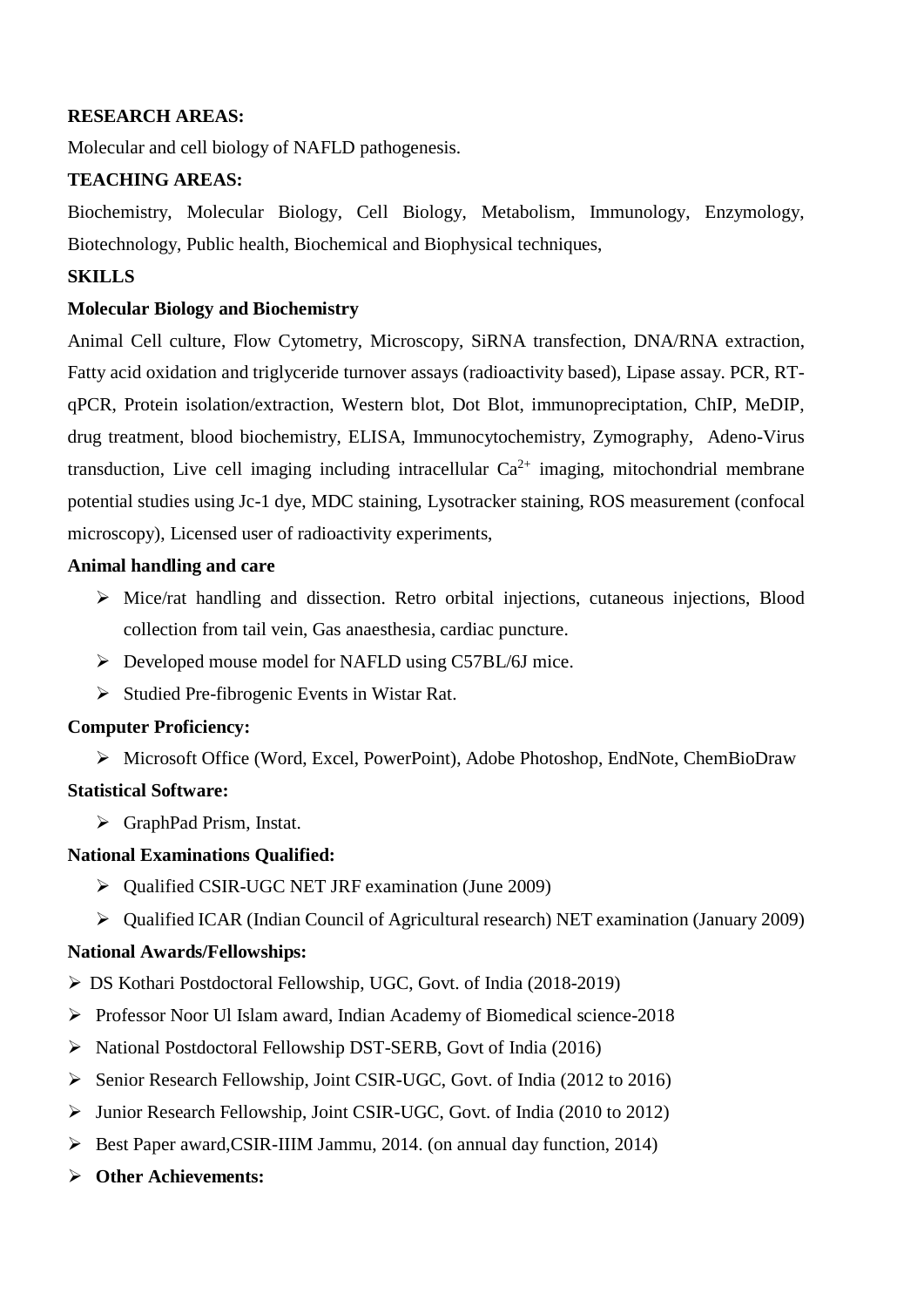- 1. Qualified JK Public Services Commission examination with **First Rank** for selection as Assistant Professor at Higher Education Department, Govt. of J&K.
- 2. Qualified PhD Entrance examinations (Both written and Viva-Voce) at CSIR-IIIM, IISER Mohali and NBRC, Haryana, India
- 3. Qualified Entrance test for Pursuing Masers in Biochemistry at University of Kashmir
- 4. Qualified JK BOPEE Common Entrance Test for BUMS.

# **Research Projects:**

1. Understanding the role of epigenetic mechanisms in non alcoholic fatty liver disease (NAFLD) **Funding Agency**: DST –SERB, Govt. of India **Current Status**: Completed

## **Advisory Board Member:**

1. American Journal of Physiology, Biochemistry and Pharmacology

## **Reviewed Papers for:**

- 1. American Journal of Physiology, Biochemistry and Pharmacology
- 2. PLoS One
- 3. BBA: Molecular and Cell Biology of Lipids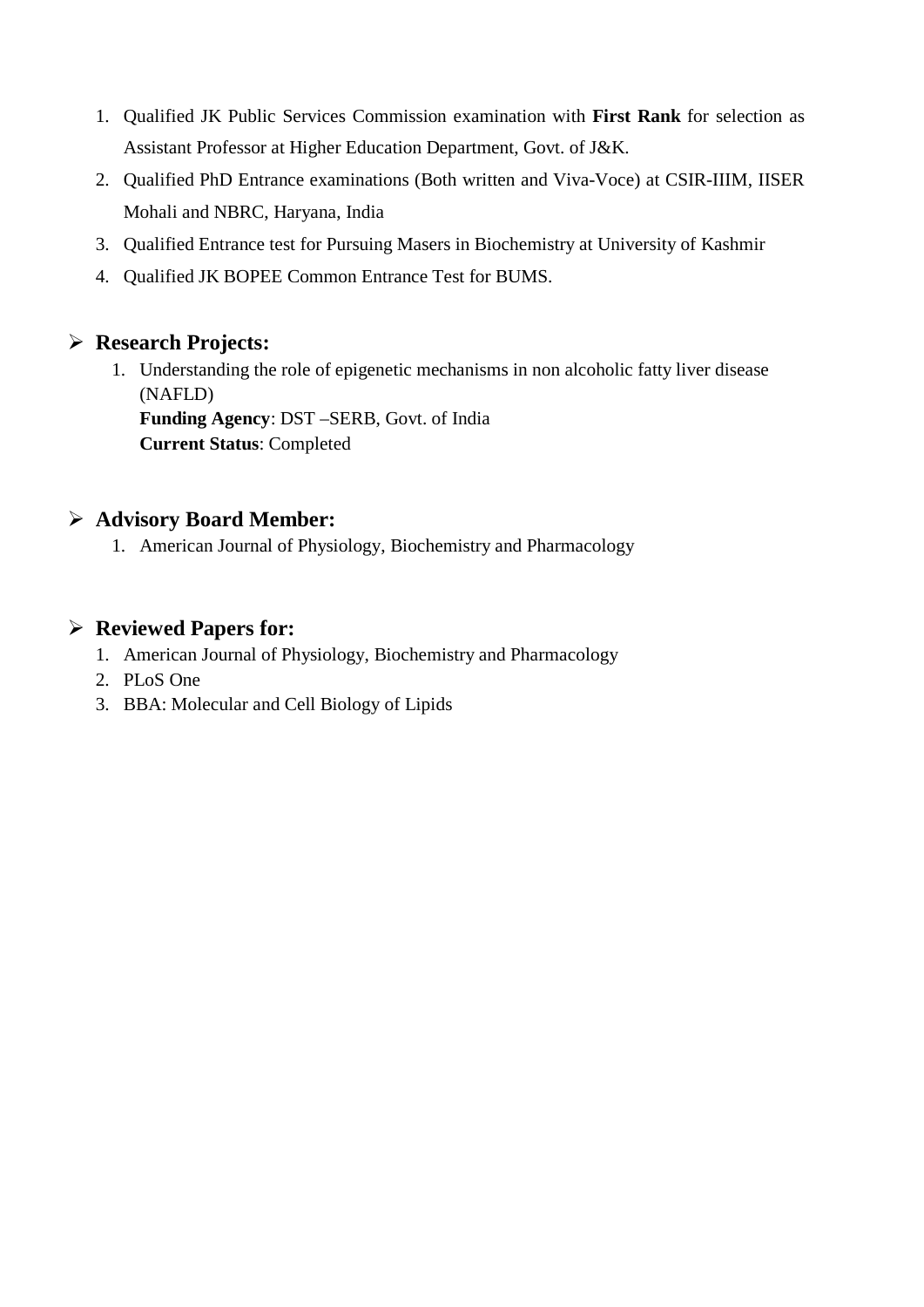## **Talks Delivered Abroad/Within Country:**

- 1. Molecular Mediators of hepatic Steatosis and Liver Injury; Disease Pathogenesis Series; `15 May, 2013, **Council of Scientific and Industrial Research-Indian Institute of Integrative Medicine (CSIR-IIIM), Jammu-180001**
- 2. Palmitate induced CD36 and SREBP1 upregulation is associated with intracellular  $Ca^{2+}$ mediated ER Stress and CYP2E1-induced oxidative stress in *invitro* models of NAFLD/NASH: **5th International conference on Translational Cancer Research, New Delhi, February 6-9, 2014**
- 3. Cellular and Molecular Mechanism of lipotoxicity in Non alcoholic fatty liver disease: Retreat Meeting, 30-31 May, 2016, Group on Molecular and Cellular Biology of Lipids, **University of Alberta, 11207-87 Ave, Edmonton, AB, Canada, T6G2S2.**
- 4. Role of Human Carboxylesterase CES1 in Hepatic Triacylglycerol Metabolism: Molecular and Cellular Biology group Research progress meeting, 17 Jan, 2107 **University of Alberta, 11207-87 Ave, Edmonton, AB, Canada, T6G2S2.**
- 5. Autophagy induction reduces lipotoxicity and lipid accumulation in cellular model of Non Alcoholic Fatty Liver Disease (NAFLD) : 7<sup>th</sup> Annual conference of Indian Academy of Biomedical Sciences themed: Biochemical innovations: **Translating cellular cues into novel therapeutics, Sher-i-Kashmir Institute of Medical Sciences, Srinagar, India: April 20-22, 2018**
- 6. Activation of mTORC1-G9a-H3K9me2 axis suppress autophagy in palmitate treated hepatoma cells: First Annual Research Meeting "**Recent Trends in Cell and Molecular Biology" 19- 20 March 2019. Department of Biotechnology, University of Kashmir.**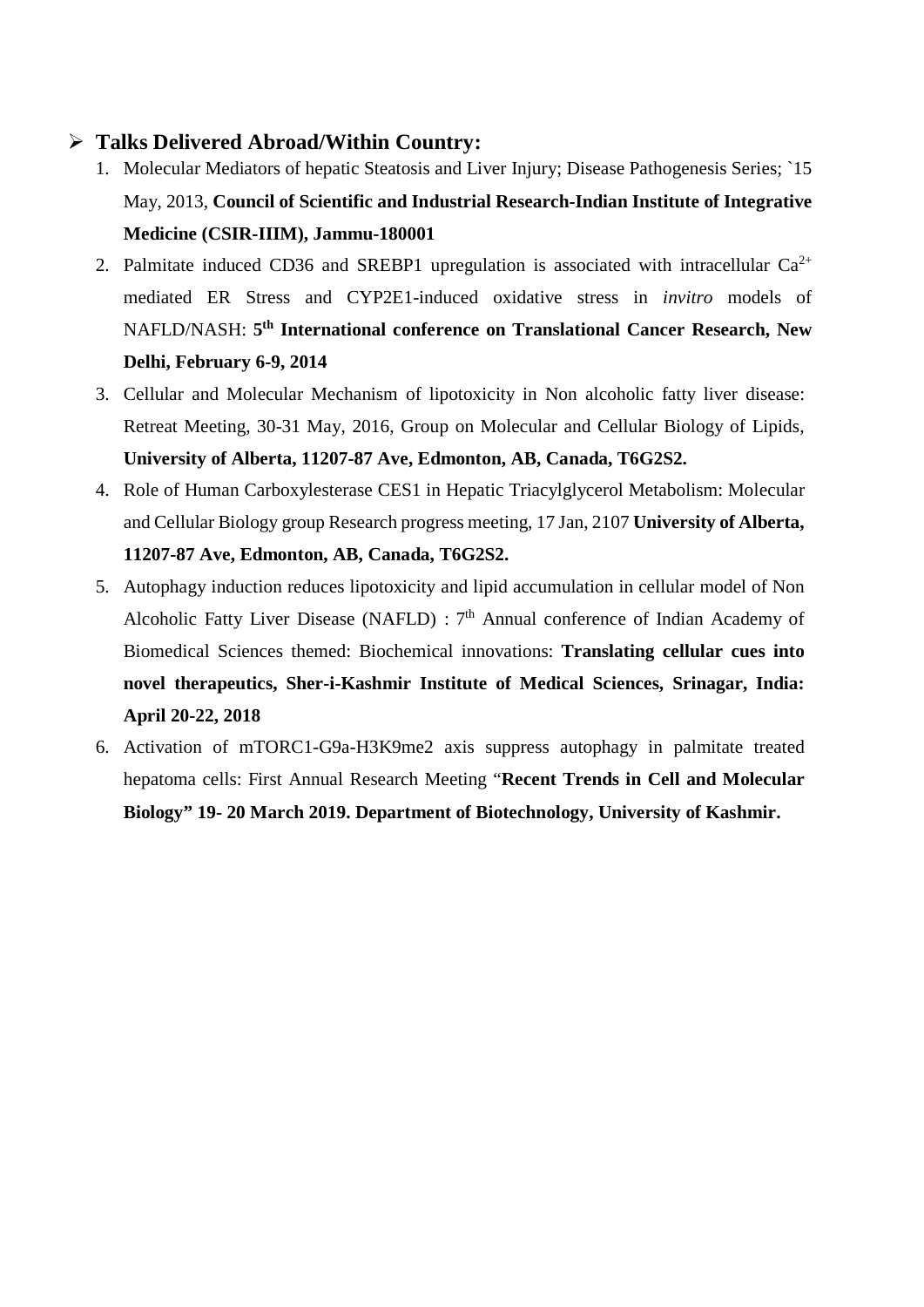## **Doctoral Thesis Council of Scientific & Industrial Research Indian Institute of Integrative Medicine, Canal Road Jammu-180001 Academy of Scientific and Innovative Research (AcSIR)**

My doctoral project was based on deciphering the biochemical and molecular basis of lipid and subsequent lipotoxicity in various *in vitro* and *in vivo* model(s) of metabolic disease (C57BL/6J mice). My data suggest that lipid burden dysregulates cellular metabolism, causes oxidative stress and disturbs intracellular  $Ca^{2+}$  balance that terminates in endoplasmic reticulum (ER) stress, CYP2E1 induction, blockade of autophagy, lipid accumulation and lipoapoptosis. ER stress and oxidative stress form a vicious cycle in the pathogenesis of metabolic disease. ER stress associated with CYP2E1 and mitochondrial dysfunction play important role in the lipotoxic conditions. Metabolic and toxic manifestations including altered blood biochemistry, ER stress and CYP2E1 induction were evident in C57BL/6J mice fed with a diet rich in cholesterol and saturated fatty acids (2%-cholesterol/12% SFA-HC/HF) for 16 weeks. Histopathological analysis of livers of HC/HF fed mice showed micro and macro-vesicular steatosis, hepatocyte ballooning, infiltration of neutrophils and prominence of Kupffer cells. (*Nissar et al***,** *Toxicology Research 2015*).

Stimulation of autophagy in human hepatoma by inhibiting ER stress using chemical chaperone(s) such as 4-phenyl butyric acid (4PBA) or mTORC1 inhibitor rapamycin/everolimus alleviated the suppression of autophagic turn over, decreased lipid accumulation and hence reduced lipotoxicity. Thus therapeutic intervention(s) using chemical chaperone which stabilise misfolded proteins such as 4PBA or other autophagy inducers could provide a promising strategy for treating lipotoxic conditions (*Nissar et al Journal of Lipid Research, 2017***).**

Apart from this, I was an important team member of project titled: "*Understanding ER stress and MAPK signalling in photodamage and skin carcinogenesis".* In this case, we demonstrated that [oxidative stress mediated Ca\(2+\) release manifests endoplasmic reticulum](http://www.ncbi.nlm.nih.gov/pubmed/24794973)  [stress leading to unfolded protein response](http://www.ncbi.nlm.nih.gov/pubmed/24794973) (*Farrukh MR, Nissar UA et al, 2014*); and activation of MAPK pathway (*[Farrukh MR, Nissar UA et al, 2015\)](http://www.ncbi.nlm.nih.gov/pubmed/24794973)*. In a different study, we evaluated the effect of N-acetyl cysteine (NAC), an organosulfur compound from *Allium* plants, on experimentally induced hepatic prefibrogenic events in Wistar rat (*Nissar AU et al 2013*).

**Current Status: Work Published (***J of Lip Res 2017., Tox Res 2015., Free Radical Res 2015.* **)**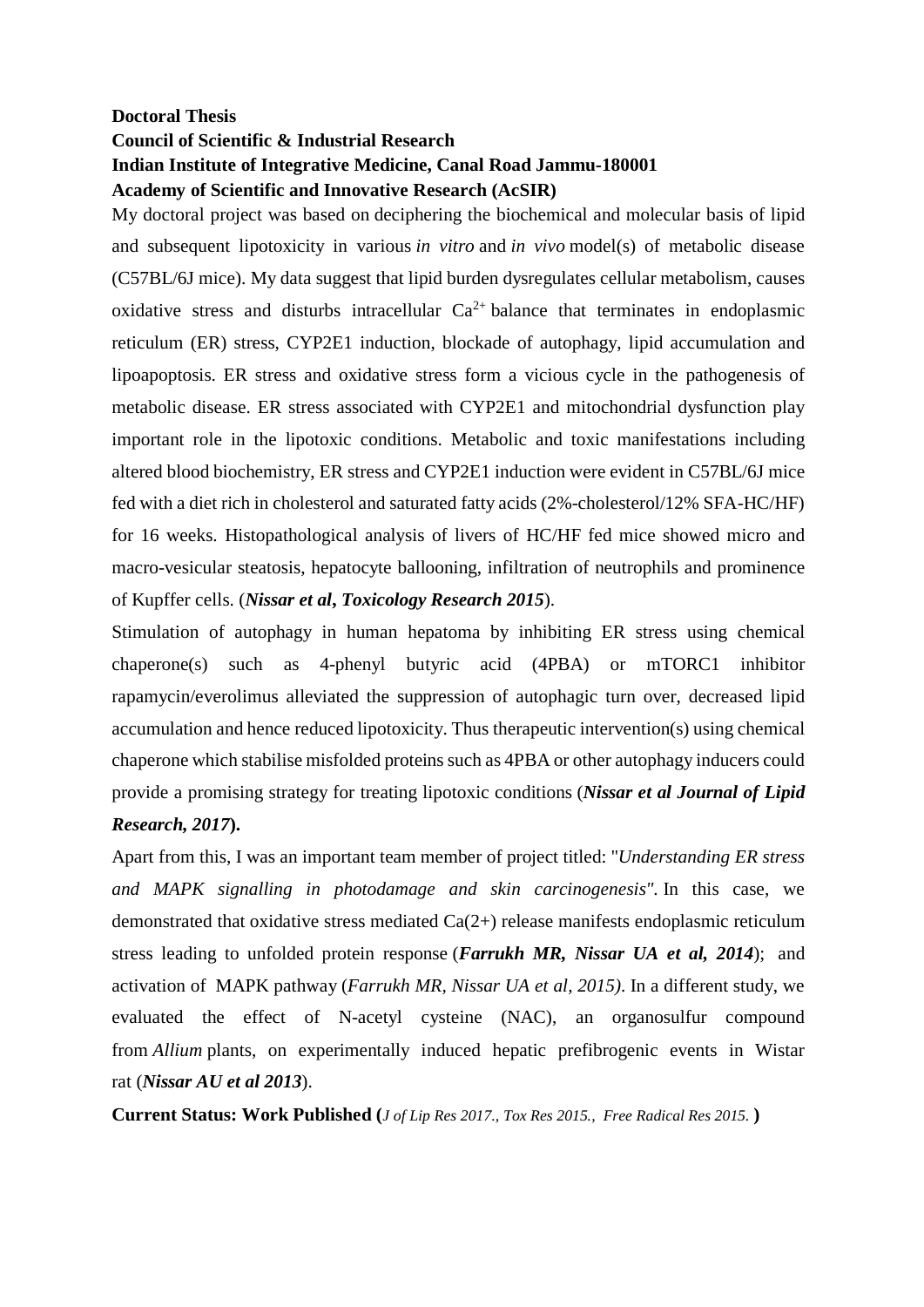## **Postdoctoral Fellowship University of Alberta 315 Heritage Medical Research Centre 11207 - 87 Ave Specific Aims:** Investigating the role of membrane-associated lipases in lipid metabolism **Source of Funding:** Canadian Institute of Health Research (CIHR)

### **Description of Research Done:**

**Title:**Human carboxylesterase 1 (CES1) reduces triacylglycerol turnover and fatty acid oxidation in McArdle-RH7777 cells

### **Abstract:**

Mouse orthologue of human carboxylesterase1 (CES1) known as Ces1d/Ces3/TGH has been shown to play important role in the pathogenesis of non alcoholic fatty liver disease (NAFLD). However the direct effect of human CES1 on triglyceride (TG) turnover and fatty acid oxidation (FAO) is yet to be elucidated. In this study we studied the effect of CES1 on TG turnover and FAO. McArdle cells stably transfected with human CES1 (hTGH 35-5) showed decreased TG turnover and FAO as compared to cells stably transfected with empty vector (Pci Neo) in a pulse chase experimental setup. Gene expression analysis of FAO genes showed no significant difference between the two cell lines suggesting that difference in FAO is not due the difference in expression of genes. Blockade of ATGL functioning by Atglistatin reduced the FAO but had no effect on TG turnover. However blocking the lysosomal functioning by NH4Cl reduced both FAO and TG turnover. The reduction in TG turnover was more drastic in hTGH 35-5 as compared to Pci Neo cells. Combination of Atglistatin and NH<sub>4</sub>Cl reduced TG turnover as well as FAO in both the cells. Again the effect on TG turnover was more in hTGH35-5 cells suggesting that lysosomal function or autophagy is going on at slower rate in hTGH35-5 as compared to Pci Neo. Decreased pAMPK and LC3II levels in hTGH 35-5 also suggest decreased autophagy. In Conclusion, our results suggest that CES1 decreased TG turn over and FAO in McArdle cells and this could be due to decreased autophagy.

## **Current Status: Manuscript under Preparation**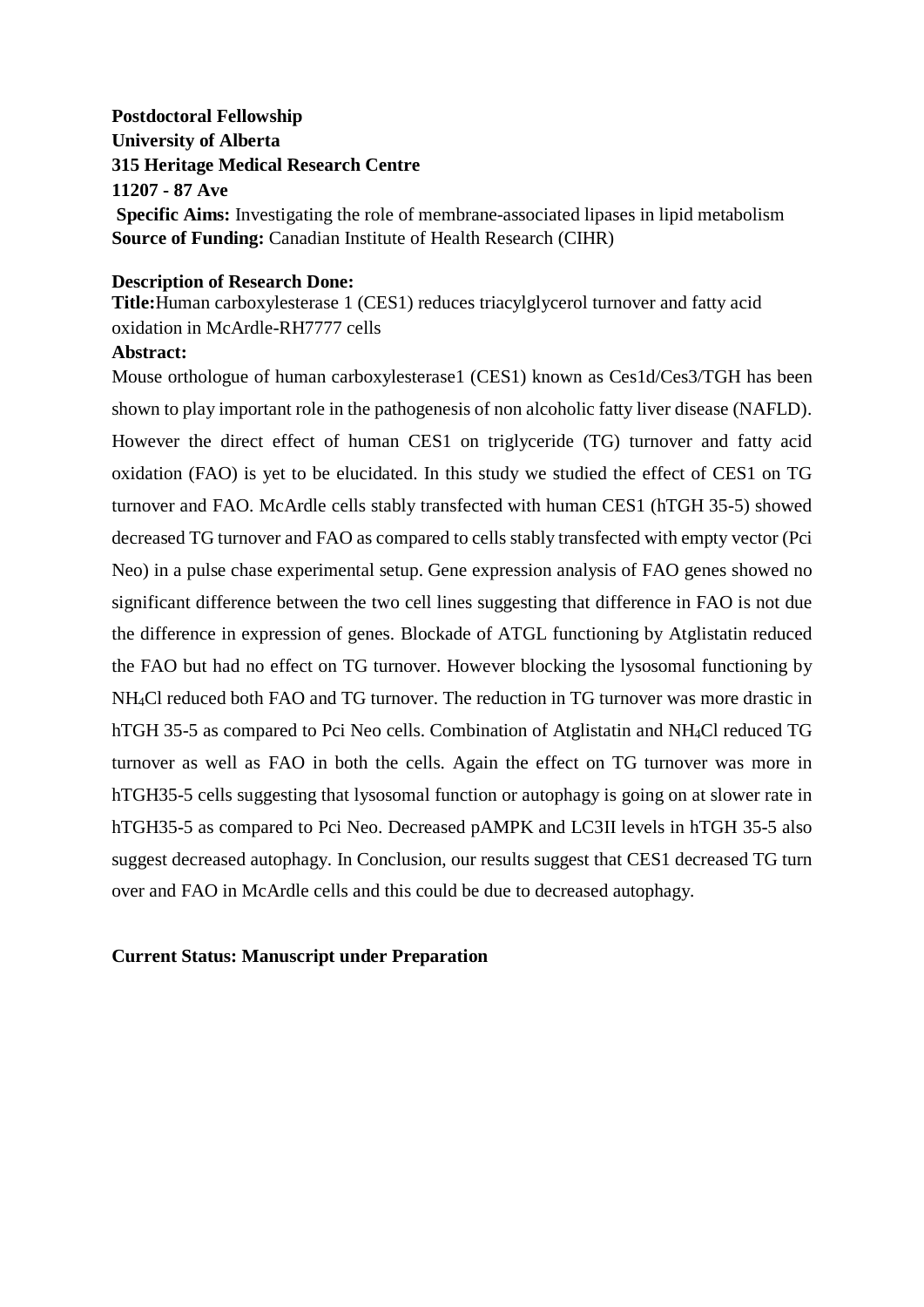### **National Postdoc Fellowship:**

#### **Chromatin and Epigenetics Lab**

#### **Department of Biotechnology, University of Kashmir**

Understanding the role of epigenetic mechanisms in Non alcoholic fatty liver disease

**Type and Funding:** National Postdoctoral Fellowship (NPDF)/DST SERB

#### **Specific Aims:**

To study histone modifications and its correlation with lipotoxicity in cellular models of NAFLD Title of the MS: **Inhibition of mTORc1-G9a-H3K9me2 axis restores autophagy in fatty acid-induced lipotoxicity**

**Abstract:** Non alcoholic fatty liver disease (NAFLD) represents a spectrum of clinicopathological conditions ranging from simple fatty liver to steatohepatitis, fibrosis, cirrhosis and hepatocellular carcinoma in abscence of significant alcohol consumption. Defective autophagy and lipotoxicity are the hallmarks of NAFLD. However, the precise mechanism(s) for the defective autophagy in lipotoxic conditions is not fully known. In the present study, we found that exposure of human hepatoma cells (HepG2) to palmitate block autophagic flux and leads to lipid accumulation and cell death via mTORC1-G9a-H3K9me2 axis.HepG2 cells treated with palmitate showed mTORC1 activation as evident from increased phosphorylation of its substrate P70S6Kinase, which wasassociated with suppressed autophagy. Western blot analysis showed increased accumulation of SQSTM1/P62 and LC3II, decreased expression of Beclin1 and Atg7 in palmitate treated HepG2 cells. The decrease in autophagy was associated with increased levels of histone methyltransferase G9a in palmitate treated cells. Chromatin immunopreciptation (ChIP) analysis showed increased levels of repressive H3K9me2 mark at the promoter regions of Beclin1 and Atg7 in palmitate treated cells as compared to untreated control cells. Inhibition of mTORC1 by rapamycin in palmitate treated cells decreased the G9a levels and restored the expression of Atg7 and Beclin1, which was associated with increased autophagic flux as evident from decreased level of autophagic cargo SQSTM1/P62. Taken together, these findings reveal a novel axis between mTORC1-G9a-H3K9me2 in the regulation ofautophagic process and that inhibition of G9a could be a promising therapeutic target for treating lipotoxic conditions such as NAFLD.

**Current Status: Manuscript Communicated**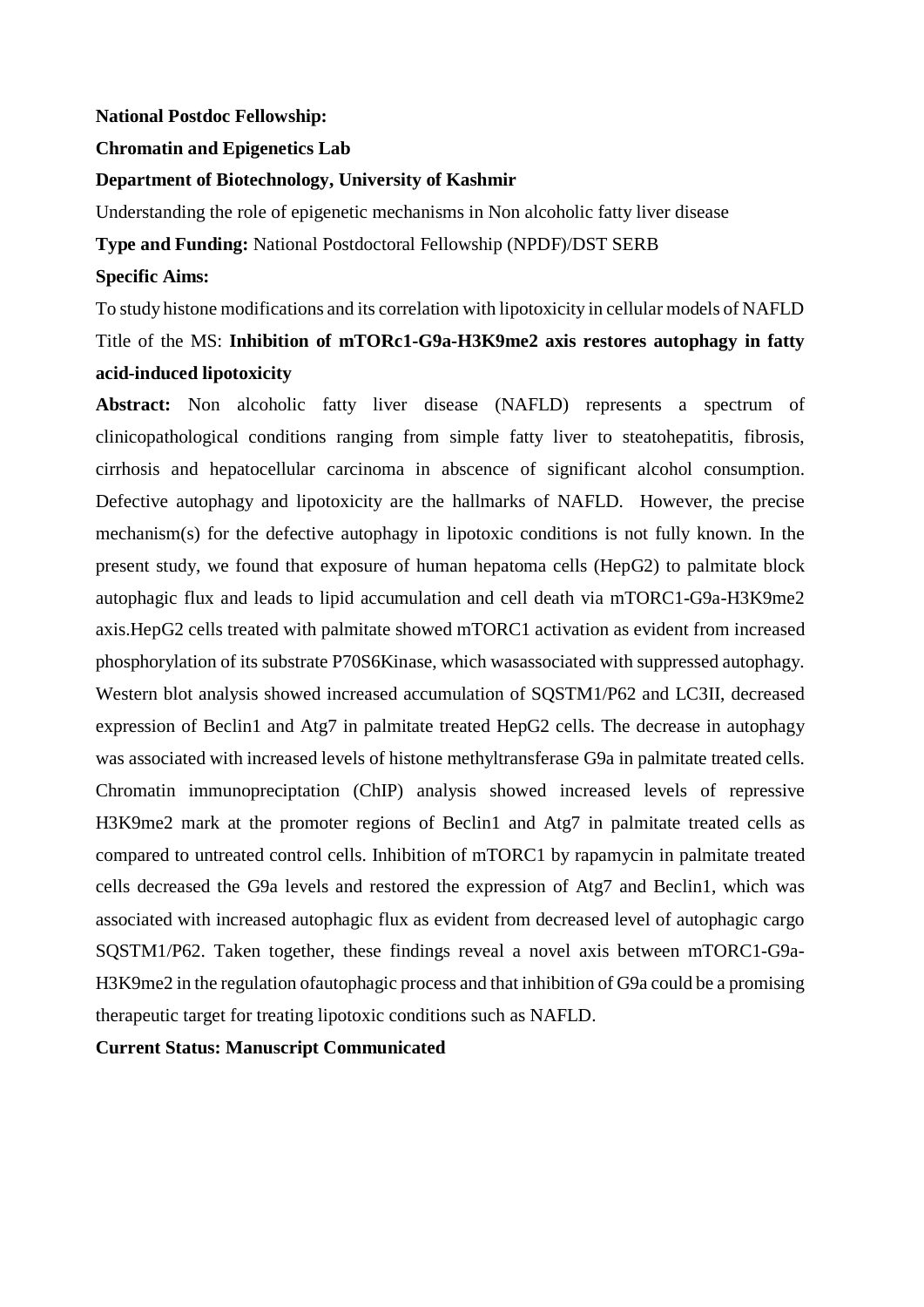## **PUBLICATIONS :**

- **1. Nissar U Ashraf** and Mohammad Altaf. Epigenetics: an emerging field in the pathogenesis of Non alcoholic fatty liver disease. **Mutation Research: Reviews in Mutation research (2018), 778: 1-12**
- **2. Nissar Ul Ashraf,** Love Sharma, Malik A Mudasir, Lone A Nazir, Sheikh A Umar, Parduman R Sharma, Ram A Vishwakarma, Sheikh A Tasduq. Chemical chaperone 4-phenyl butyric acid (4PBA) reduces hepatocellular lipid accumulation and cell death through induction of autophagy. **Journal of Lipid Research Sep (2017), 58(9): 1855-1868**
- **3. Nissar Ul Ashraf,** Love Sharma, Sheikh A Tasduq. Palmitic acid induced lipotoxicity is associated with altered lipid metabolism, enhanced CYP 450 2E1 and intracellular calcium mediated ER stress in human hepatoma cells .**Toxicology Research 4 (2015): 1344-1358**.
- **4. Nissar Ul Ashraf,** Sheikh A Tasduq. Endoplasmic reticulum stress and Oxidative stress in the pathogenesis of Non-alcoholic fatty liver disease. **Free radical research (2015): 1-14.**
- **5. Nissar Ul Ashraf**, Farrukh MR, Kaiser PJ, Rafiq RA, Afnan Q, Bhushan S, Adil HS, Subhash BC, Tasduq SA. [Effect of N-acetyl cysteine \(NAC\), an organosulfur compound from Allium](http://www.ncbi.nlm.nih.gov/pubmed/23578993)  [plants, on experimentally induced hepatic prefibrogenic events in Wistar rat.](http://www.ncbi.nlm.nih.gov/pubmed/23578993)**Phytomedicine. 2013 Jul 15;20(10):828-33.**
- **6.** Mufti Rana Farrukh, **Nissar Ul Ashraf**, Kaiser J Peerzada, Quadri Afnan, Praduman R Sharma, Shashi Bhushan, Sheikh A Tasduq. Glycyrrhizic acid (GA) inhibits Reactive Oxygen species mediated photodamage by blocking ER stress and MAPK pathway in UV-B irradiated human skin fibroblasts. **Journal of Photochemistry and Photobiology B: Biology 148 (2015): 351- 357.**
- **7.** Pathania, A. S., Guru, S. K., **Nissar Ul Ashraf,** Riyaz-Ul-Hassan, S., Ali, A., Tasduq, S. A., ... & Bhushan, S. A novel stereo bioactive metabolite isolated from an endophytic fungus induces caspase dependent apoptosis and STAT-3 inhibition in Human leukemia cells. **European journal of Pharmacology 765 (2015): 75-85**.
- **8.** Farrukh MR, **Nissar Ul Ashraf**, Afnan Q, Rafiq RA, Sharma L, Amin S, Kaiser P, Sharma PR, Tasduq SA. [Oxidative stress mediated Ca\(2+\) release manifests endoplasmic reticulum stress](http://www.ncbi.nlm.nih.gov/pubmed/24794973)  [leading to unfolded protein response in UV-B irradiated human skin cells.](http://www.ncbi.nlm.nih.gov/pubmed/24794973)**J Dermatol Sci. 2014 Jul;75(1):24-35.**
- **9.** R. Farrukh, M.A.Zargar, A.Akhtar, S.A.Tasduq, S. Surjeet, **Nissar Ul Ashraf**, S. Rakshanda, A. Masood, S.A. Ganie and A. Shajrul. Antibacterial and antifungal activity of **Thymus serpyllum**: **Botany Research International 5 (2012): 36-39**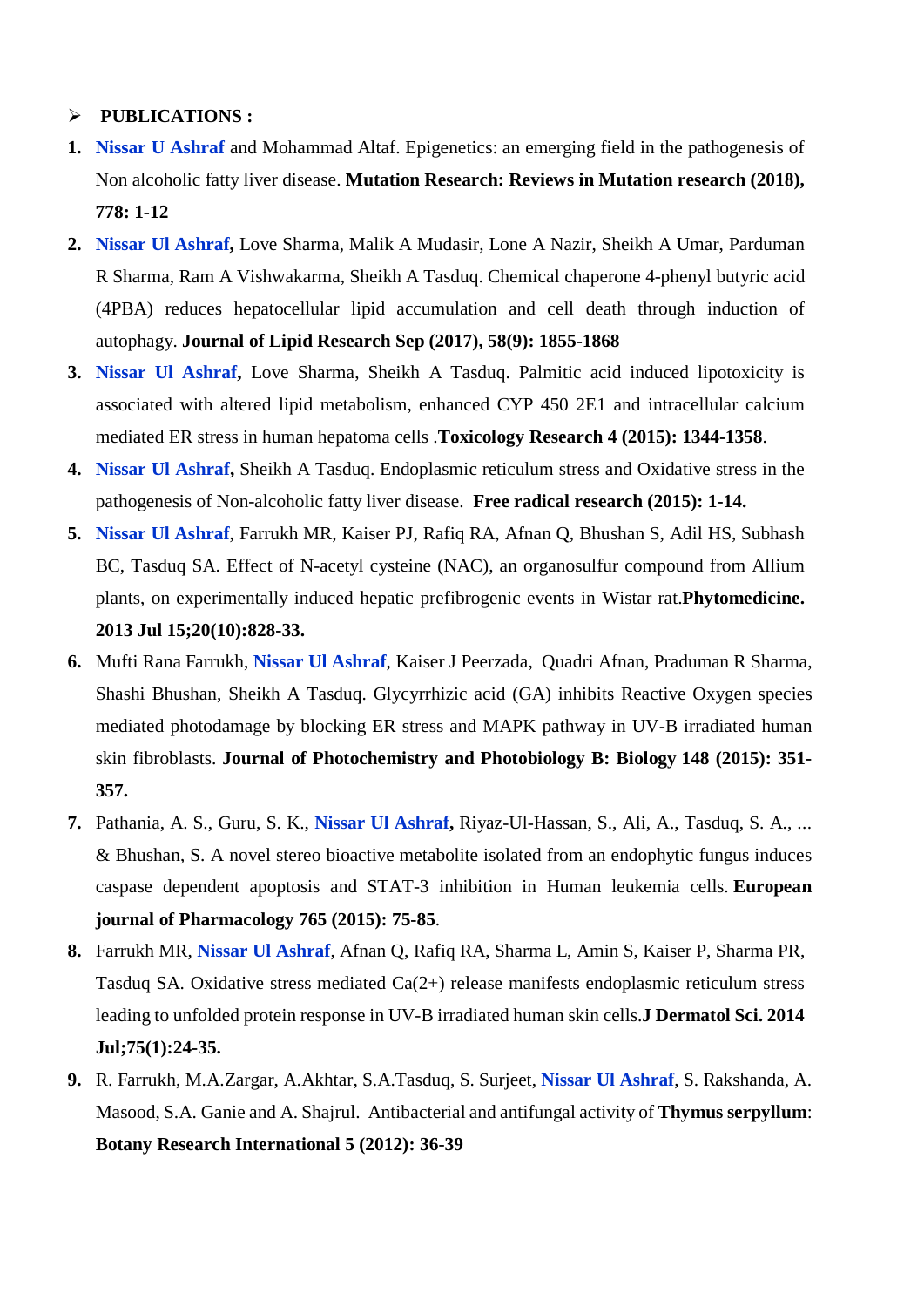- **10.** [Afnan Q,](http://www.ncbi.nlm.nih.gov/pubmed/?term=Afnan%20Q%5BAuthor%5D&cauthor=true&cauthor_uid=22516896) [Adil MD,](http://www.ncbi.nlm.nih.gov/pubmed/?term=Adil%20MD%5BAuthor%5D&cauthor=true&cauthor_uid=22516896) **[Nissar](http://www.ncbi.nlm.nih.gov/pubmed/?term=Nissar-Ul%20A%5BAuthor%5D&cauthor=true&cauthor_uid=22516896) Ul Ashraf**, [Rafiq AR,](http://www.ncbi.nlm.nih.gov/pubmed/?term=Rafiq%20AR%5BAuthor%5D&cauthor=true&cauthor_uid=22516896) [Amir HF,](http://www.ncbi.nlm.nih.gov/pubmed/?term=Amir%20HF%5BAuthor%5D&cauthor=true&cauthor_uid=22516896) [Kaiser P,](http://www.ncbi.nlm.nih.gov/pubmed/?term=Kaiser%20P%5BAuthor%5D&cauthor=true&cauthor_uid=22516896) [Gupta VK,](http://www.ncbi.nlm.nih.gov/pubmed/?term=Gupta%20VK%5BAuthor%5D&cauthor=true&cauthor_uid=22516896) [Vishwakarma](http://www.ncbi.nlm.nih.gov/pubmed/?term=Vishwakarma%20R%5BAuthor%5D&cauthor=true&cauthor_uid=22516896)  [R,](http://www.ncbi.nlm.nih.gov/pubmed/?term=Vishwakarma%20R%5BAuthor%5D&cauthor=true&cauthor_uid=22516896) [Tasduq SA.](http://www.ncbi.nlm.nih.gov/pubmed/?term=Tasduq%20SA%5BAuthor%5D&cauthor=true&cauthor_uid=22516896) Glycyrrhizic acid (GA), a triterpenoid saponin glycoside alleviates ultraviolet-B irradiation-induced photoaging in human dermal fibroblasts. **[Phytomedicine.](http://www.ncbi.nlm.nih.gov/pubmed/?term=Nissar+ul+Ashraf%2C+Indian+Institute+of+Integrative+medicine) 2012 May 15;19(7):658-64.**
- **Manuscript under Preparation/Communication:**
- **11. Nissar Ul Ashraf** et al. Human carboxylesterase 1 (CES1) reduces triacylglycerol turnover and fatty acid oxidation in McArdle-RH7777 cells (**Manuscript under preparation**).
- **12. Nissar Ul Ashraf**el al. Inhibition of mTORc1-G9a-H3K9me2 axis restores autophagy in fatty acid-induced lipotoxicity(**Manuscript Communicated**)
- **13. Nissar Ul Ashraf:** Crosstalk between Epigenetic mechanisms and Autophagy: Implications for Non alcoholic fatty liver Disease pathogenesis and treatment (**Manuscript Communicated**)

### **Public Awareness articles/opinion piecesin local Dailies (Newspaper):**

- 1. An Emerging Public health concern (NAFLD): Greater Kashmir,
- 2. Soft Drinks: Sweet path to metabolic Disease, Rising Kashmir.
- 3. Management of Non alcoholic fatty liver Disease, Rising Kashmir

## **ABSTRACTS PRESENTED IN CONFERENCES/SYMPOSIA**

- **1)** Attended International conference on Genomic instability and cancer-2007, held at University of Kashmir, Srinagar, from July 22-26, 2007
- **2) Nissar et al**, Potential chemoprevention of N- Nitrosodiethylamine induced pre neoplastic events by Acteoside in Wistar rat: XXIX Annual conference of the society of Toxicology held at the Food and Drug Toxicology Research centre, National Institute of Nutrition, Indian Council of Medical research, Hyderabad, November 4-7, 2009 (**Poster Presentation**)
- **3) Nissar et al**,Palmitate induced CD36 and SREBP1 upregulation is associated with intracellular Ca2+ mediated ER Stress and CYP2E1-induced oxidative stress in *invitro* models of NAFLD/NASH: 5<sup>th</sup> International conference on Translational Cancer Research, New Delhi, February 6-9, 2014 (**Oral Presentation**)
- 4) Attended 101<sup>st</sup> Indian Science Congress (Theme: Innovations in Science and Technology for Inclusive Development) held at University of Jammu, Jammu from 3-7th February 2014.
- **5) Nissar et al,** Chemical Chaperone 4-phenyl butyric acid (4PBA) reduces hepatocellular lipid accumulation and lipotoxicity through induction of Autophagy: 25<sup>th</sup> Annual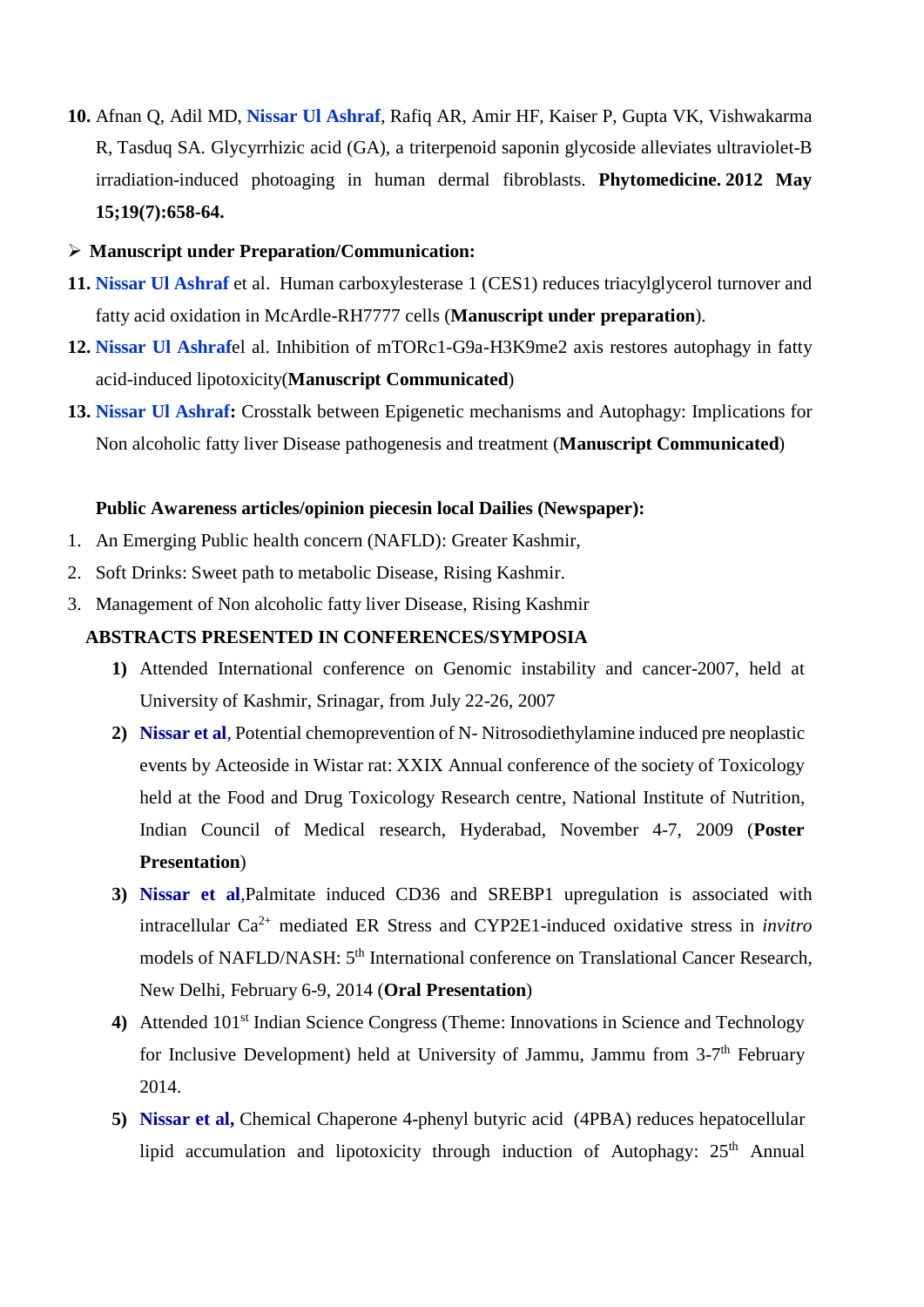Scientific meeting of Indian National Association for study of Liver, New Delhi, August 3-6, 2017 (**Award Winner).**

- **6) Nissar et al,**Inhibition of Endoplasmic reticulum stress by 4 phenyl butyric acid reduced lipotoxicity and lipid accumulation through induction of autophagy in human hepatoma cells. 4th International Conference on Recent advances in Engineering sciences, Chandigarh , India; 26th Nov, 2107 (**Oral Presentation**)
- **7) Nissar et al,**Palmitate induced lipotoxicity is associated with intracellular Ca2+ mediated ER stress and CYP2E1 oxidative stress in human liver cells; International Conference on Recent advances in Science, Agriculture, Engineering and Management; Bathinda, Panjab, India; 20<sup>th</sup> Nov, 2107 (**Oral Presentation**)
- **8. Nissar et al,** Chemical chaperone 4-phenyl butyric acid (4PBA) reduces hepatocellular lipid accumulation and lipotoxicity through induction of autophagy; EMBO conference themed: Autophagy: Cellular mechanism(s) and significance in health and disease:  $11<sup>th</sup>$  to 13th December, 2107, Institute of Life Sciences, Bhubaneswar, Orissa, India (**Poster Presentation**)
- **9. Nissar Ul Ashraf,**Autophagy induction reduces lipotoxicity and lipid accumulation in cellular model of Non Alcoholic Fatty Liver Disease (NAFLD) : 7<sup>th</sup> Annual conference of Indian Academy of Biomedical Sciences themed: Biochemical innovations: Translating cellular cues into novel therapeutics, Sher-i-Kashmir Institute of Medical Sciences, Srinagar, India: April 20-22, 2018 (**Award Winner**).
- **10. Nissar Ul Ashraf,**Activation of mTORC1-G9a-H3K9me2 axis suppress autophagy in palmitate treated hepatoma cells: First Annual Research Meeting "Recent Trends in Cell and Molecular Biology" 19- 20 March 2019. Department of Biotechnology, University of Kashmir. **(Oral Presentation: Award winner)**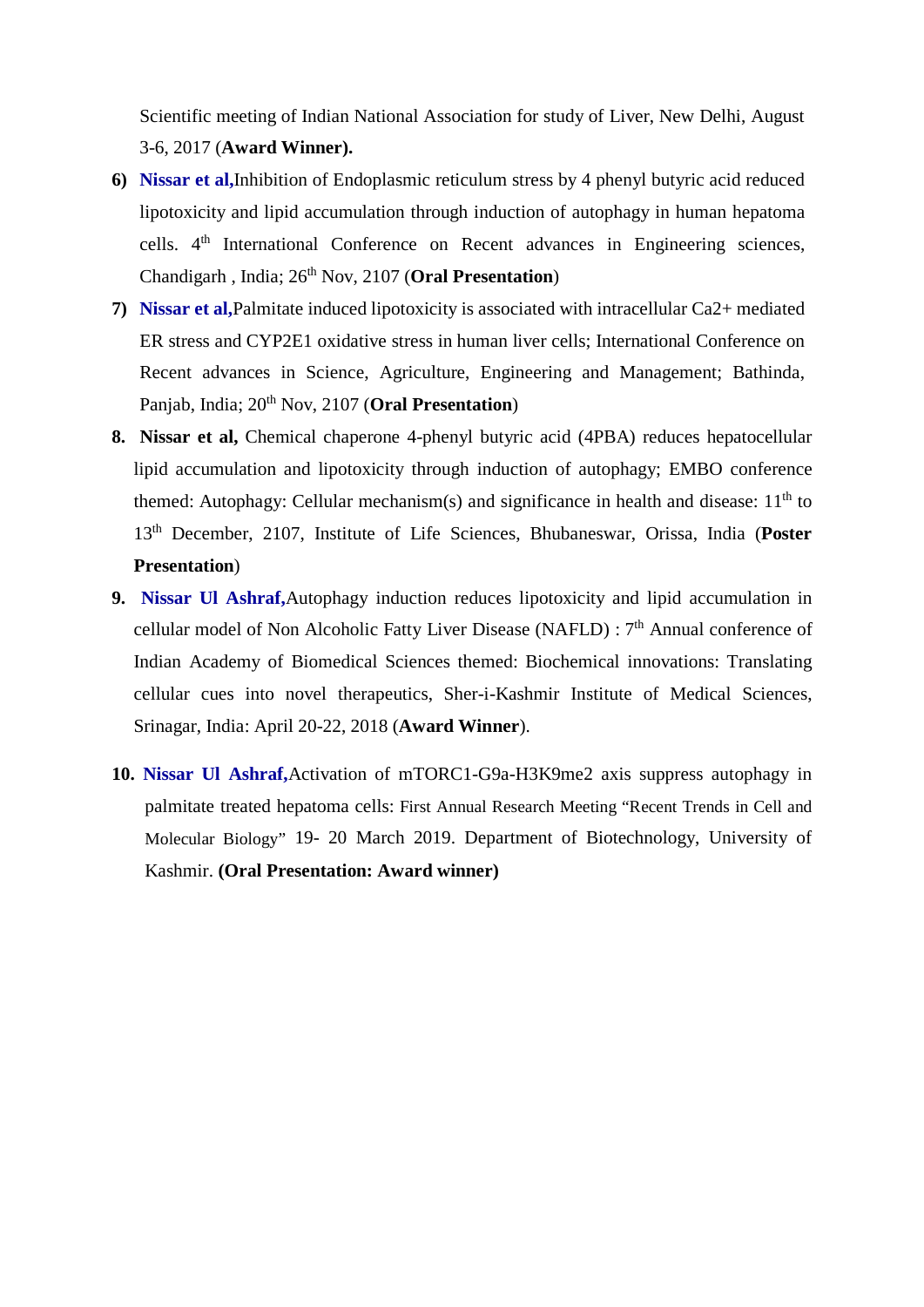# **Training Courses attended**

- **1.** Radiation Safety Course, University of Alberta, Canada, June 2016 **(Course Grade: 90.63%)**
- **2.** WHMIS University Personnel, University of Alberta, Canada, June 2016 **(Course Grade: 95%)**
- **3.** Concepts in Biosafety, University of Alberta, Canada, June 2016, **(Course Grade: 85%)**
- **4.** Laboratory Safety Training, University of Alberta, Canada, June 2016, **(Course Grade: 92%)**
- **5.** Animal Handling Training, University of Alberta, Canada, June 2016, **(Course Grade: Satisfactory)**
- **6.** Hands on training in Drug discovery and Bioinformatics, University of Kashmir, March, 2019
- **7.** Three weeks Induction Training Programme for newly appointed Assistant Professors of Higher Education Department, Govt. of J&K (27, May 2019-19, June 2019) at Govt. College of Education(IASE) Cluster University Srinagar.